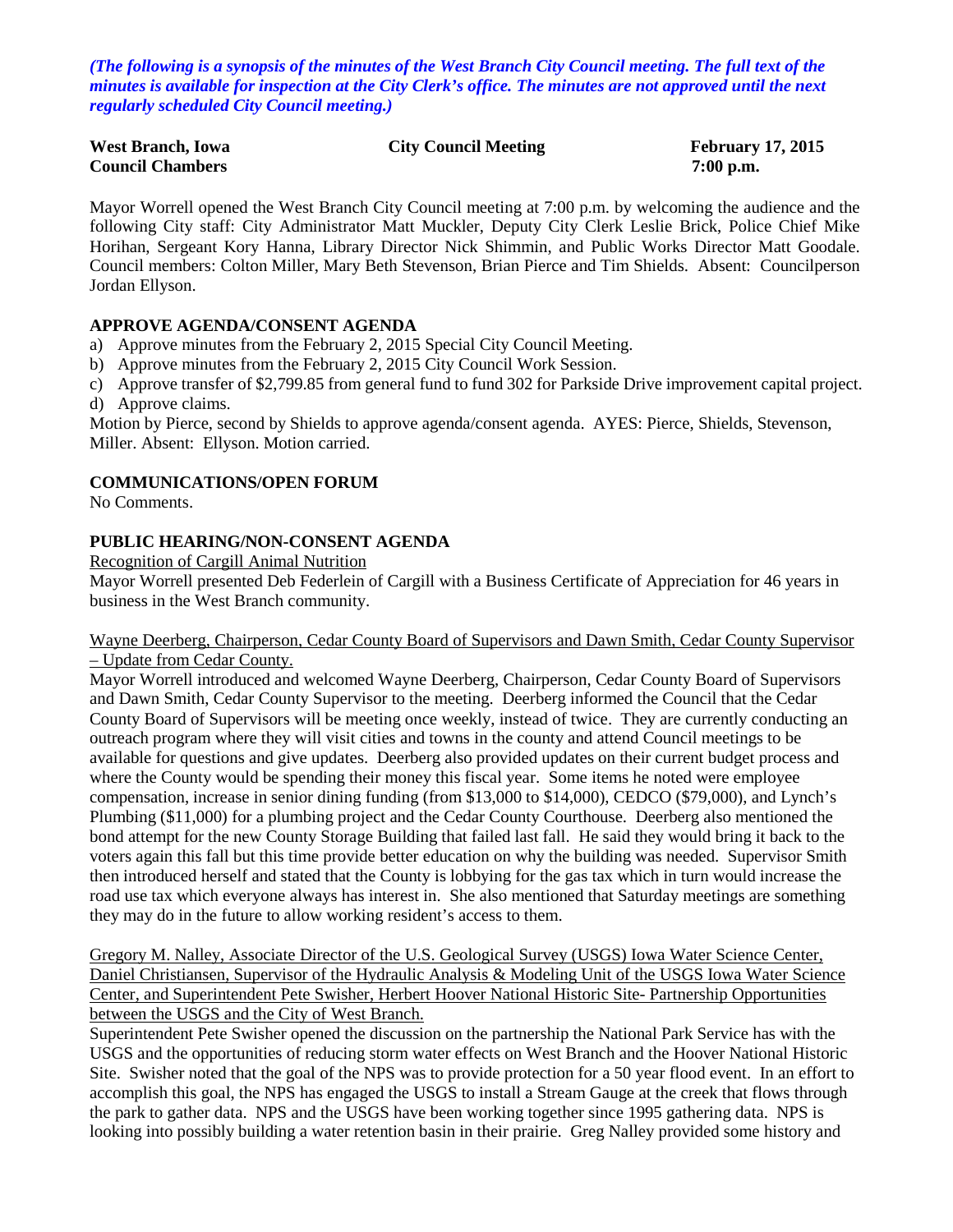the mission of the USGS. The mission of the USGS is to provide reliable information and accurate data and to minimize loss of property. This information is collected via Stream Flow Gauges. Nalley then presented costs on different types of gauges that were available for collecting data. Mayor Worrell and the Council agreed that the collection of data would provide necessary information to the City in planning for future flood retention structures. Muckler suggested that interested members meet with the USGS to discuss the possibility of adding stream flow gauges. Councilpersons Stevenson, Pierce and Mayor Worrell all indicated interest.

Second Reading of Ordinance 725, amending Chapter 165 "Zoning Regulations."/Move to action. Motion by Stevenson, second by Pierce. AYES: Stevenson, Pierce, Miller, Shields. Absent: Ellyson. Motion carried.

Second Reading of Ordinance 726, amending Chapter 170 "Subdivision Regulations."/Move to action. Motion by Shields, second by Stevenson. AYES: Shields, Stevenson, Miller, Pierce. Absent: Ellyson. Motion carried

Resolution 1269, to fix a date of meeting for a public hearing on amending the current budget for the fiscal years ending June 30, 2015./Move to action.

Motion by Stevenson, second by Shields to approve Resolution 1269. AYES: Stevenson, Shields, Miller, Pierce. Absent: Ellyson. Motion carried

Resolution 1270, adopting final proposed fiscal year 2015-2016 budget and order notice of hearing March 2, 2015./Move to action.

Motion by Pierce, second by Shields to approve Resolution 1270. AYES: Pierce, Shields, Stevenson, Miller. Absent: Ellyson. Motion carried

Resolution 1271, approving outreach program confirmation and conditions of agreement with Niabi Zoo in the amount of \$550.00./Move to action.

Motion by Shields, second by Stevenson to approve Resolution 1271. AYES: Shields, Stevenson, Miller, Pierce. Absent: Ellyson. Motion carried.

Resolution 1272, approving engagement contract with Mariachi Azteca in the amount of \$1,200./Move to action.

Motion by Stevenson, second by Miller to approve Resolution 1272. AYES: Stevenson, Miller, Pierce, Shields. Absent: Ellyson. Motion carried.

Resolution 1273, approving a commercial services agreement with TruGreen Commercial in the amount of \$2,432./Move to action.

Motion by Pierce, second by Miller to approve Resolution 1273. AYES: Pierce, Miller, Shields, Stevenson. Absent: Ellyson. Motion carried.

#### Resolution 1274, approving an agreement for collection services with Financial Adjustment Bureau, Inc../Move to action.

Councilperson Shields raised his concerns with the rates charged by this provider and felt that there may be other companies that could provide this service at a more reasonable fee schedule. Council agreed to postpone this issue while more information was gathered from other vendors.

Motion by Shields, second by Pierce to approve postpone vote on Resolution 1274. AYES: Shields, Pierce, Miller, Stevenson. Absent: Ellyson. Motion carried.

Resolution 1275, approving a professional services agreement with HBK Engineering, LLC for park design./Move to action.

Motion by Shields, second by Stevenson to approve Resolution 1275. AYES: Miller, Pierce, Shields, Stevenson. Absent: Ellyson. Motion carried.